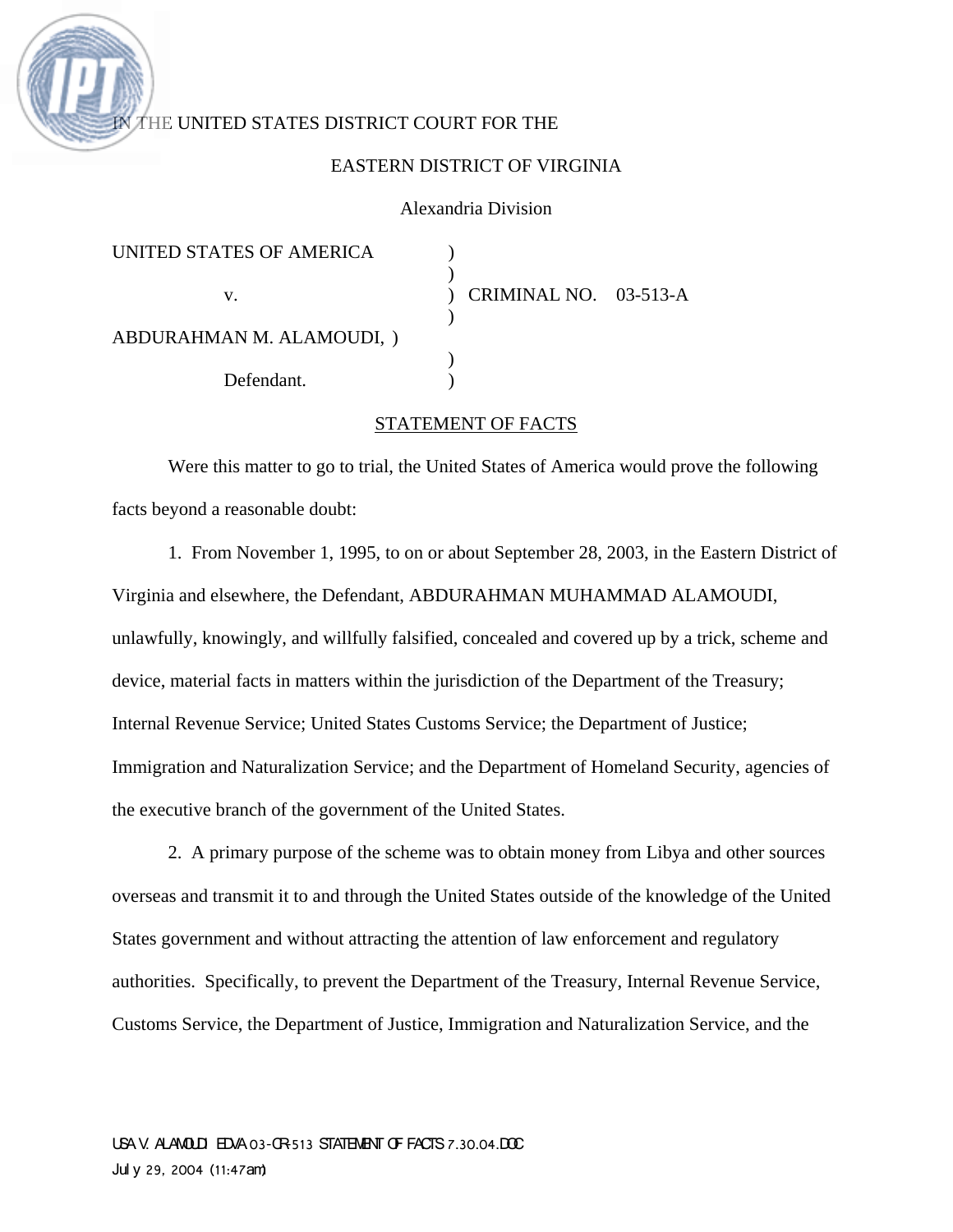Department of Homeland Security, from learning how much money he controlled, how and

where he obtained such money, and what he did with such money; ALAMOUDI:

- a. Engaged in financial transactions with the Government of Libya, a country designated under Section 6(j) of the Export Administration Act of 1979 as a country supporting international terrorism, in violation of Title 18, United States Code, Section 2332d;
- b. Engaged in financial transactions with Libya, in violation of a regulation issued under Chapter 35 of Title 50, United States Code, in violation of Title 50, United States Code, Section 1705;
- c. Used his United States passport in violation of the conditions and restrictions therein contained, and the rules prescribed pursuant to the laws regulating the issuance of passports, in violation of Title 18, United States Code, Section 1544;
- d. Made false material statements and representations in matters within the jurisdiction of the Immigration and Naturalization Service, an agency of the executive branch of the government of the United States, in matters involving citizenship, naturalization, and the registry of aliens,
	- i. by falsely denying certain overseas travel;
	- ii. by falsely concealing his affiliation with Mousa Abu Marzook, who had been named a Specially Designated Terrorist under Executive Order 12947 on August 29, 1995; and
	- iii. by falsely concealing his membership in other organizations with connections to foreign entities;
- e. Falsely denied to United States Customs Service officials, and later to officials of the Department of Homeland Security, United States Customs and Border Protection, that he had traveled to Libya when he had in fact done so, in violation of 18 U.S.C. § 1001;
- f. Traveled to Libya on different passports than the one he presented to Department of Homeland Security, United States Bureau of Customs and Border Protection officials upon his return from trips to Libya;
- g. Failed to disclose that he had an interest in and signature and other authority over a foreign financial account in Switzerland on Schedule B (Interest and Ordinary Dividends) to his individual income tax return (IRS Form 1040), in violation of Title 26, U.S.C. § 7206(1); and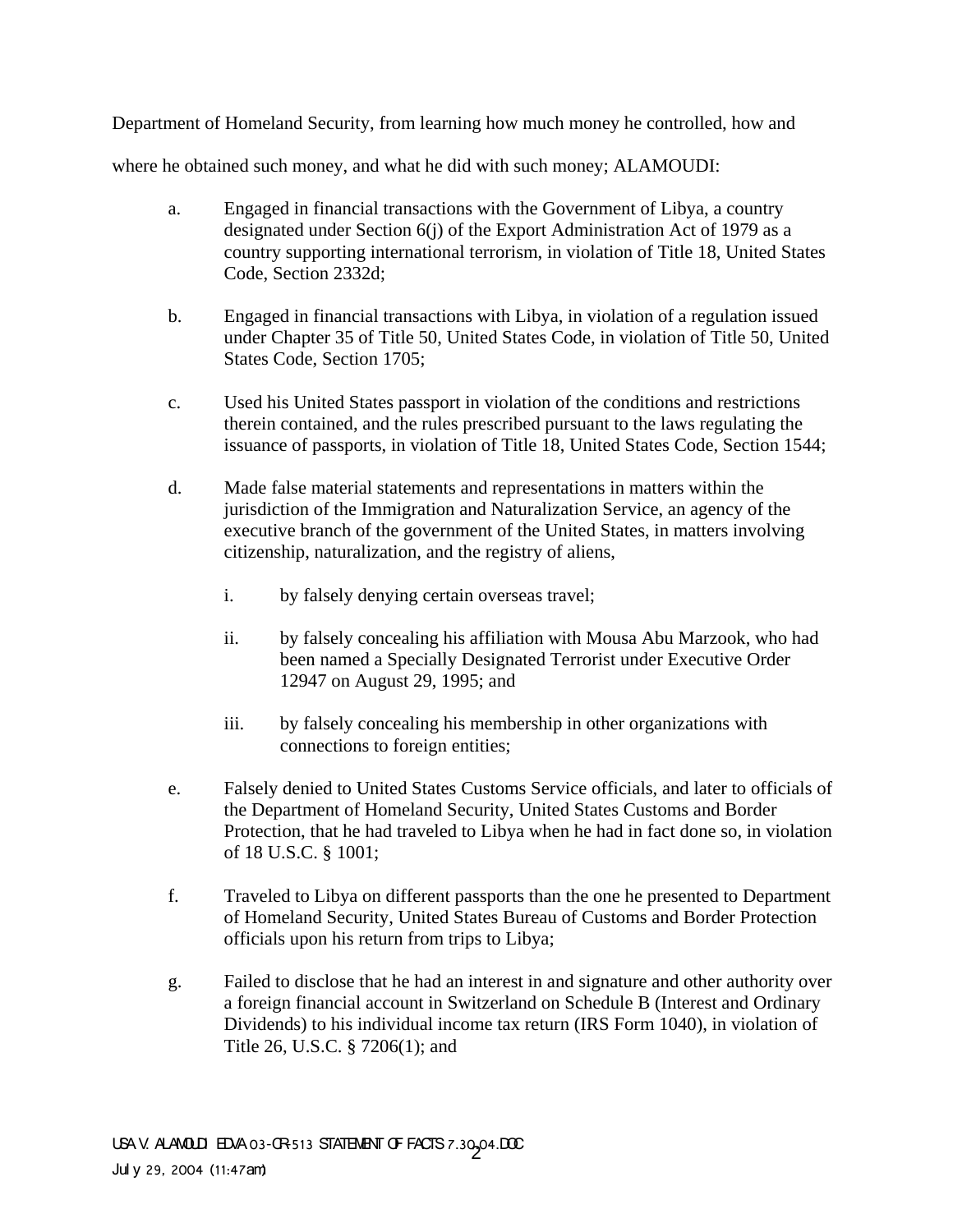h. Failed to file Reports of Foreign Bank and Financial Account (TD Form 90-22.1) as required for individuals having financial interests in, or signature or other authority over, financial accounts in foreign countries as required by Title 31, U.S.C. § 5314, in violation of 31 U.S.C. § 5322.

3. Internal Revenue Code Section 6033 generally requires tax-exempt organizations to file returns if their annual receipts are in excess of \$25,000. IRS Form 990 (Return of Organization Exempt from Income Tax) is used by tax-exempt organizations to provide the IRS with the required information. At Part I, Form 990, line 1(d), the tax-exempt organization is required to report its total contributions. Generally, exempt organizations are required to attach a schedule (Schedule B) to their IRS Form 990 identifying all contributors who gave, in the aggregate, more than \$5,000 during the year by name and address and the total of their contribution.

4. Beginning at a date unknown to the grand jury and continuing through September 28,

2003, in Falls Church, in the Eastern District of Virginia, and elsewhere, ABDURAHMAN M.

ALAMOUDI corruptly endeavored to impede the due administration of the internal revenue laws

by:

- a. Attempting to structure the importation into the United States of currency he received from Libyan sources outside the United States for the purpose of evading the filing of a Report of International Transportation of Currency or Monetary Instruments in accordance with the reporting requirements of Section 5316 of Title 31, United States Code, by attempting to transport currency to Saudi Arabia for deposit there and subsequent wire transfer into the United States;
- b. Attempting to structure transactions with domestic financial institutions in currency he received from Libyan sources outside the United States for the purpose of evading the filing of a Currency Transaction Report in accordance with the reporting requirements of sections 5313(a) of Title 31, United States Code, by attempting to transport currency to Saudi Arabia for deposit there and subsequent wire transfer into the United States;
- c Attempting to deal in currency he received from Libyan sources outside the United States for the purpose of evading the reporting requirements under Internal Revenue Code Section 6033(b) and the regulations thereunder, requiring tax exempt organizations to identify on their IRS Form 990 all contributors of \$5,000 or more by name, address and amount contributed during the year, by attempting to transport currency to Saudi Arabia for deposit there and subsequent wire transfer into the United States for American Muslim Foundation, an organization exempt from federal income tax under Section  $501(c)(3)$  of the Internal Revenue Code;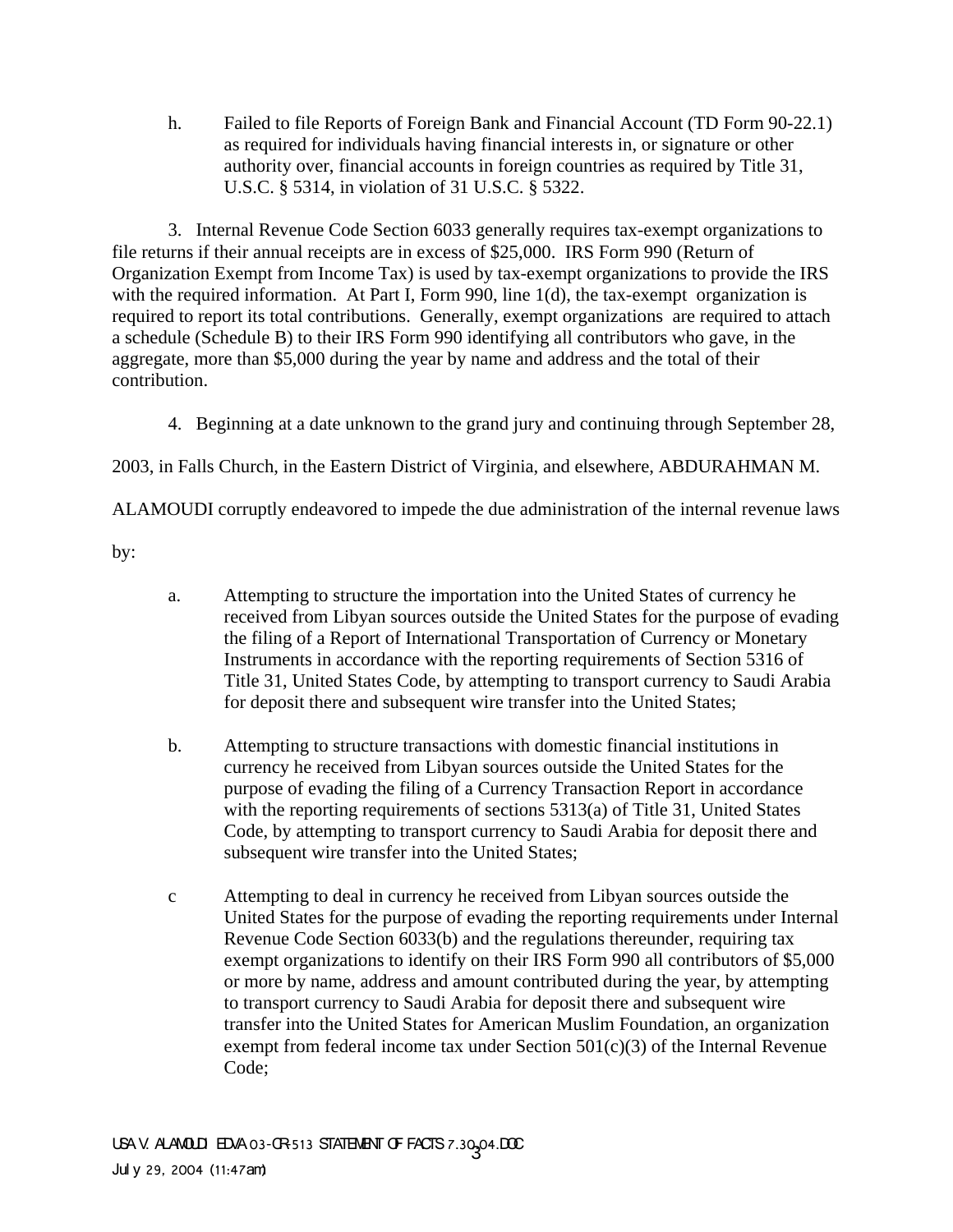- d. Failing to disclose that he had an interest in and signature and other authority over foreign financial accounts in Switzerland on Schedule B (Interest and Ordinary Dividends) to his individual income tax return (IRS Form 1040); and
- e. Failing to file Reports of Foreign Bank and Financial Account (TD Form 90-22.1) as required for individuals having financial interests in, or signature or other authority over, financial accounts in foreign countries as required by Title 31, U.S.C. § 5314.

5. At all times relevant to this Statement of Facts, the International Emergency Economic Powers Act (Title 50, United States Code, Sections 1701 through 1706)("IEEPA"), empowered the President of the United States to deal with unusual or extraordinary threats to the national security and foreign policy of the United States by regulating or prohibiting transactions involving property in which a foreign country or a national thereof has any interest. IEEPA empowered the President to regulate or prohibit such transactions through the issuance of Executive Orders which have the force and effect of law. A willful violation, or attempted violation, of any Executive Order, Regulation, or a license issued under the authority of IEEPA is a crime pursuant to Title 50, United States Code, Section 1705(b).

6. On January 7, 1986, in the wake of terrorist bombings at airports in Rome, Italy, and Vienna, Austria, President Reagan declared a national emergency and invoked his powers under IEEPA, to order wide-ranging and comprehensive economic sanctions against Libya. The effect of the economic sanctions ordered was to halt virtually all economic intercourse with Libya and to "block" all Libyan property in the United States.

7. To implement President Reagan's orders regarding economic sanctions against Libya, the United States Department of the Treasury, through the Office of Foreign Assets Control ("OFAC"), promulgated the Libyan Sanctions Regulations, which are contained in Title 31, Code of Federal Regulations, Part 550. The Libyan Sanctions Regulations prohibit U.S. persons from engaging in: (a) the exportation of goods and services to Libya; (b) transactions involving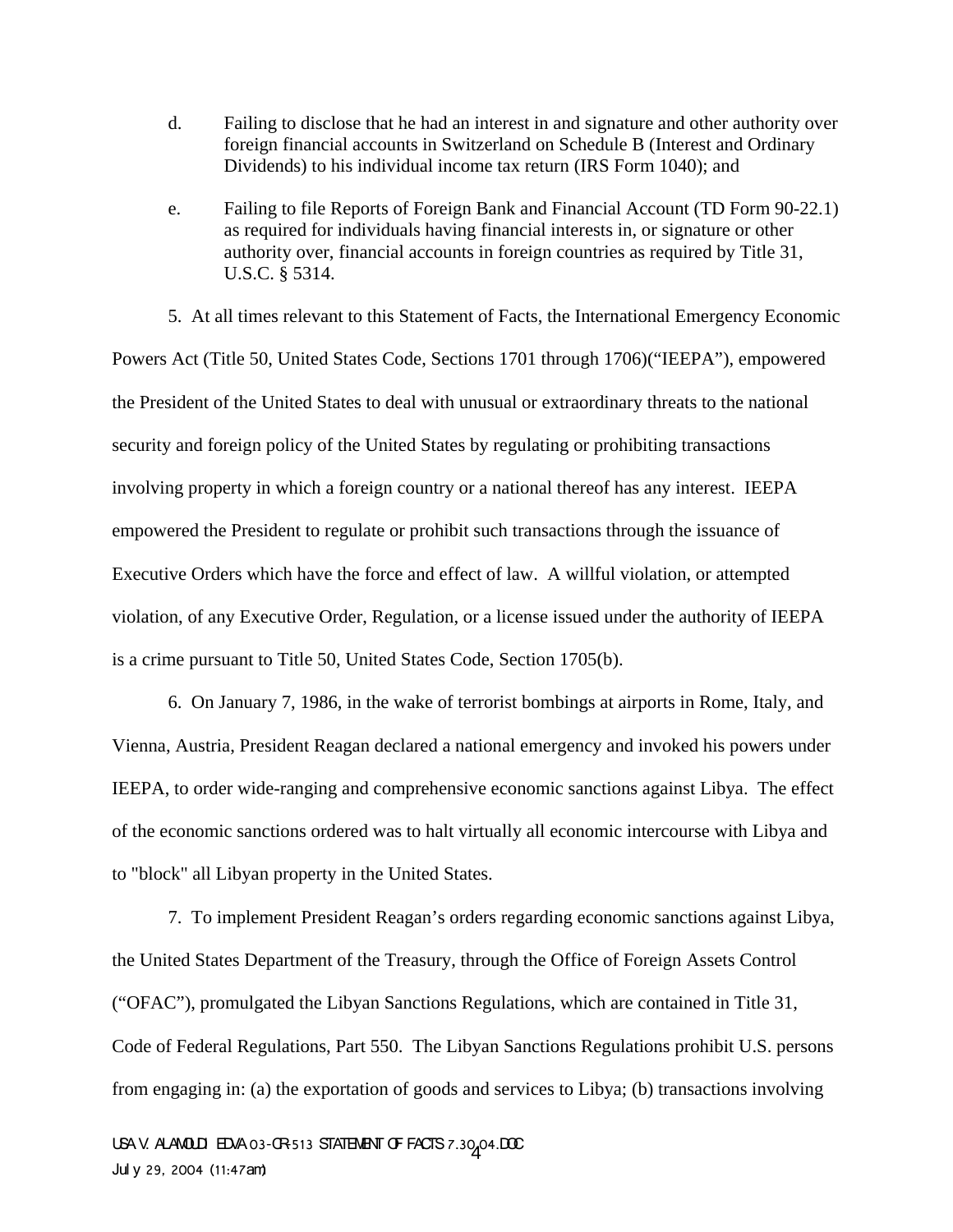property in which the Government of Libya has an interest; (c) transactions relating to travel to and from Libya or to activities within Libya; and (d) transactions which have the purpose or effect of evading the prohibitions in the regulations. In short, the Libyan Sanctions Regulations prohibit virtually all commercial transactions with Libya by U.S. persons unless they have been licensed or otherwise authorized.

8. At all times relevant to this Statement of Facts, Libya has been continuously designated a state sponsor of terrorism under Section 6(j) of the Export Administration Act of 1979. Title 31, Code of Federal Regulations, Section 550.203 prohibits any transaction by a United States person relating to transportation to or from Libya. Title 31, Code of Federal Regulations, Section 550.209 prohibits dealing in property in which the Government of Libya has an interest (known as "blocked property"). The World Islamic Call Society is a part of the Government of Libya for purposes of IEEPA and the Libyan Sanctions Regulations, pursuant to Title 31, Code of Federal Regulations, Section 550.304.

9. At all times relevant to this case, ABDURAHMAN M. ALAMOUDI was a United States person who knew that Libya was a country designated as a country supporting international terrorism, and that lawful regulations barred him, unless licensed or otherwise authorized, from engaging in financial transactions with the Government of Libya, paying expenses related to travel to Libya, and using his United States passport to travel to Libya. At no time relevant to this statement of facts did ABDURAHMAN M. ALAMOUDI apply for or receive such licenses or authorizations.

10. Title 31, United States Code, Section 5314 authorizes the Secretary of the Treasury to require all citizens of the United States to file reports with the Treasury Department when they maintain relationships with a bank in a foreign country. Pursuant to that authority, Title 31,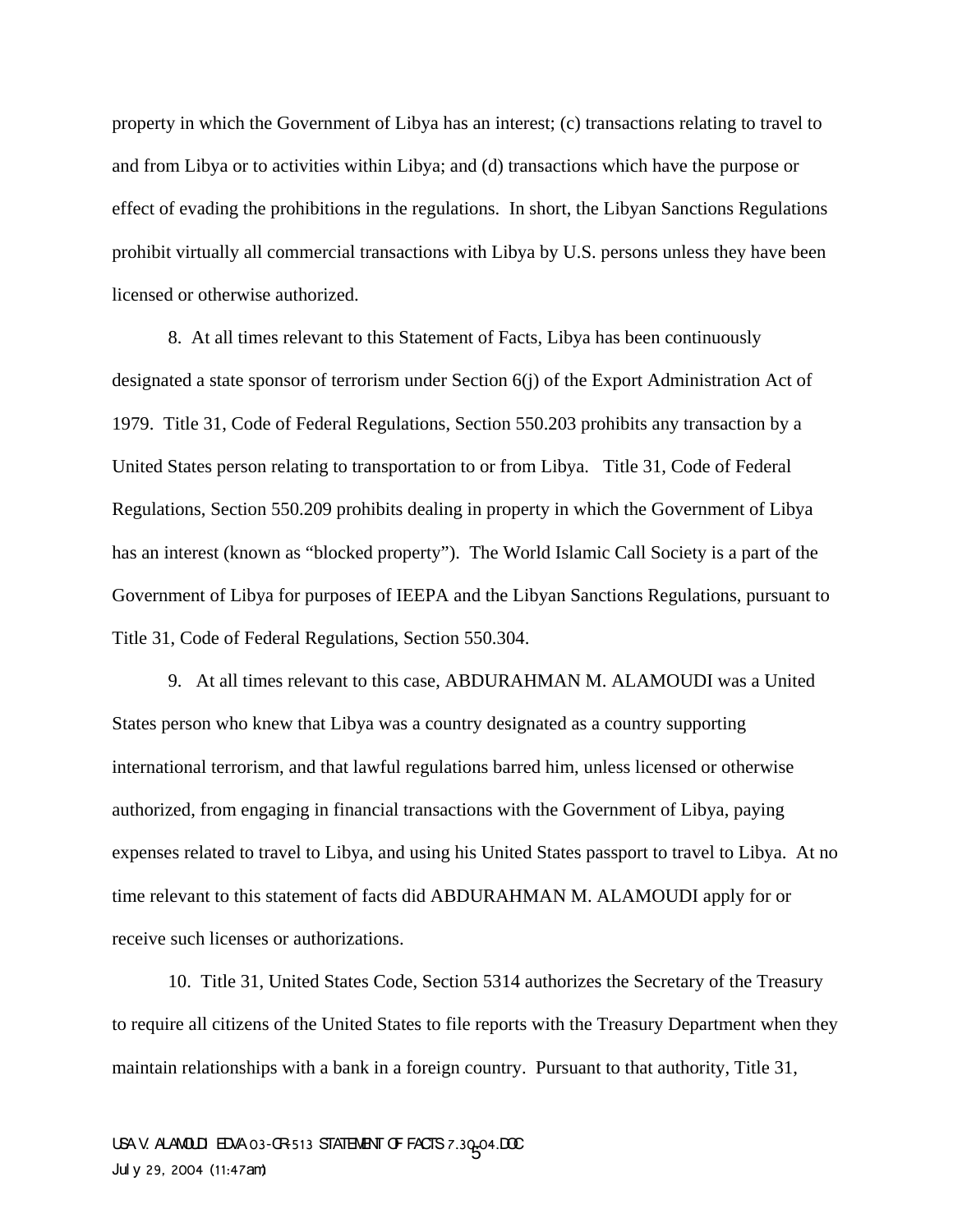Code of Federal Regulations, Sections 103.24 and 103.27, require individuals to report their foreign bank accounts to the Internal Revenue Service for each year they have such accounts. Individuals report such interests on Schedule B (Interest and Ordinary Dividends) to their individual income tax return (Form 1040) and on a form known as a TD F 90-22.1, Report of Foreign Bank and Financial Accounts.

11. TD F 90-22.1 (commonly known as an "FBAR" as an acronym for "Foreign Bank Account Report") is required to be filed no later than June  $30<sup>th</sup>$  of each calendar year with respect to foreign financial accounts maintained during the previous calendar year, by all citizens who maintained a financial interest in, signature authority over, or other authority over one or more financial accounts in foreign countries with an aggregate value of \$10,000 or more. A willful violation of a regulation or order issued under Section 5314 of Title 31, United States Code, is punishable pursuant to Section 5322 of that Title.

12. On or about August 18, 1999, ABDURAHMAN M. ALAMOUDI, opened account number 283-810390 at Union Bank of Switzerland, in Zurich, Switzerland, with an initial deposit of \$20,000, in his name as the sole account holder, which account he thereafter used to deposit funds received from Libyan sources.

13. On or about January 23, 2000, ABDURAHMAN M. ALAMOUDI paid or caused to be paid expenses relating to round trip air fare on Swiss Air from Zurich, Switzerland, to Tripoli, Libya, in the amount of \$1877.70, without complying with the licensing and authorization requirements of the Libyan Sanctions Regulations.

14. On or about June 30, 2000, ABDURAHMAN M. ALAMOUDI willfully failed to file a report of a financial account in foreign countries for tax year 1999 as required by 31 U.S.C. § 5314 and 31 C.F.R. §§ 103.24 and 103.27, even though during that year he had a financial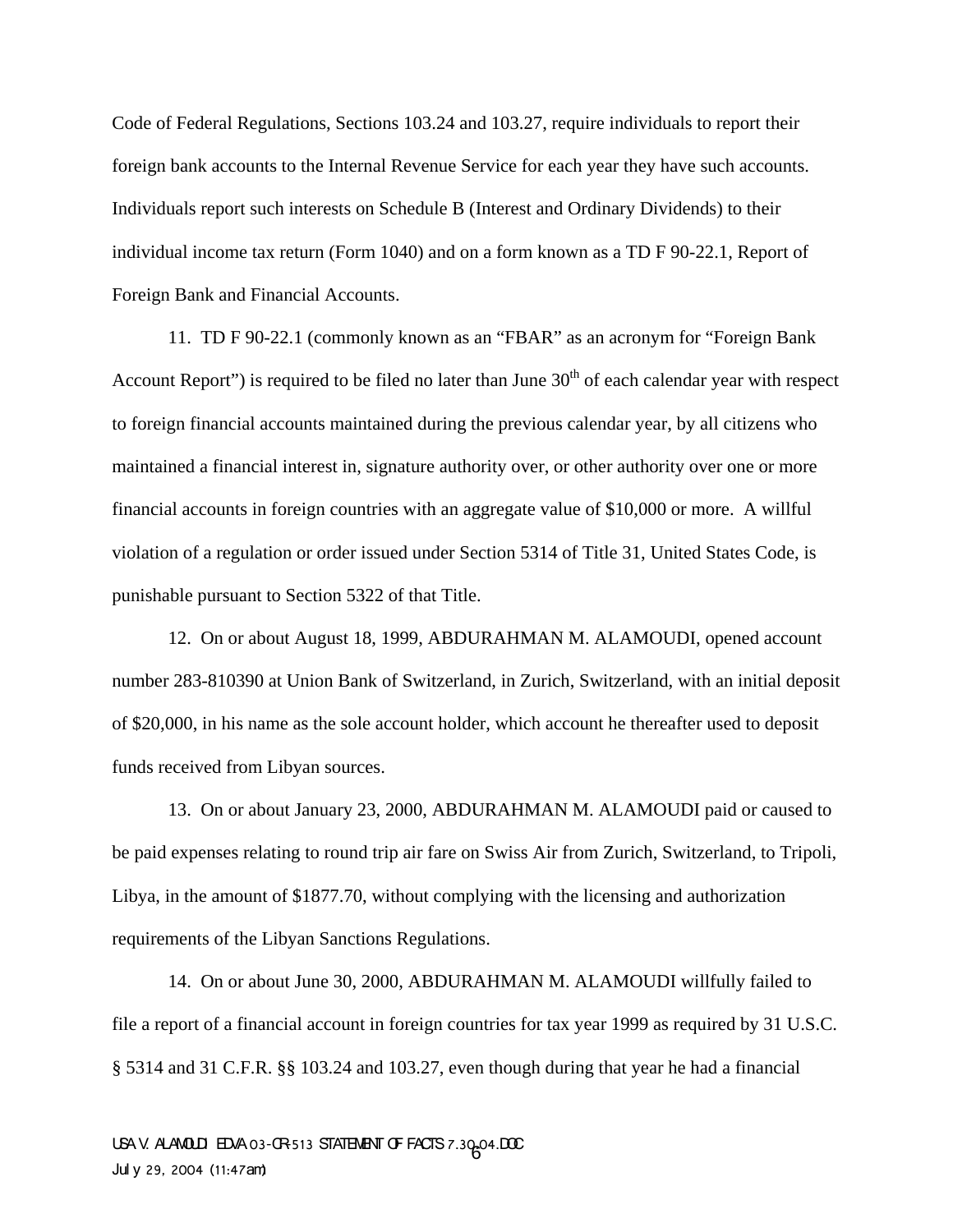interest in and signature and other authority over a financial account in Switzerland, which account exceeded \$10,000 in aggregate value.

15. On or about July 31, 2000, ABDURAHMAN M. ALAMOUDI, filed with the Internal Revenue Service a U.S. Individual Income Tax Return (Form 1040) for the calendar year 1999. ALAMOUDI verified that tax return by a written declaration that it was made under the penalties of perjury even though he knew it contained material falsehoods. In response to Part III, Question 7(a) to Schedule B (Interest and Ordinary Dividends) to the Form 1040, ALAMOUDI failed to disclose that he had an interest in, and signature and other authority over a bank account in Switzerland, which account exceeded \$10,000 during the year 1999, and, in response to Question 7(b), he omitted naming Switzerland as a country in which he maintained a bank account.

16. On or about August 14, 2001, to August 23, 2001, in Libya, ABDURAHMAN M. ALAMOUDI used his United States passport to travel to Libya without obtaining a special validation.

17. On or about August 14, 2001, ABDURAHMAN M. ALAMOUDI purchased round trip air fare on Swiss Air from Zurich, Switzerland, to Tripoli, Libya, in the amount of \$2014.28, without complying with the licensing and authorization requirements of the Libyan Sanctions Regulations.

18. From on or about February 7, 2002 through February 12, 2002, in Libya, ABDURAHMAN M. ALAMOUDI used his United States passport to travel to Libya without obtaining a special validation.

19. On or about April 15, 2002, ABDURAHMAN M. ALAMOUDI filed with the Internal Revenue Service a joint U.S. Individual Income Tax Return (Form 1040) for the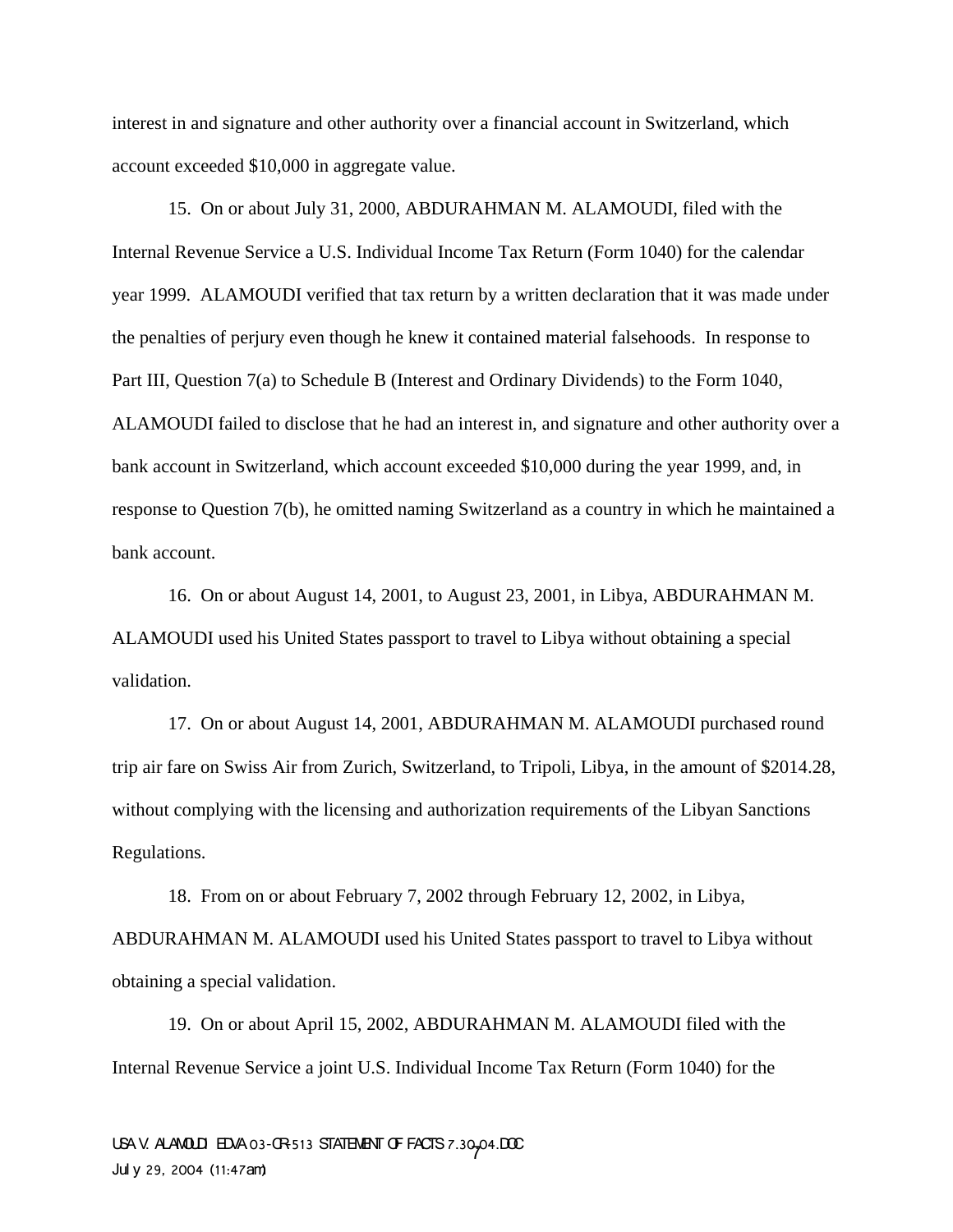calendar year 2001. ALAMOUDI verified that tax return by a written declaration that it was made under the penalties of perjury even though he knew it contained material falsehoods. In response to Part III, Question 7(a) to Schedule B (Interest and Ordinary Dividends) to the Form 1040, ALAMOUDI failed to disclose that he had an interest in, and signature and other authority over a bank account in Switzerland, which account exceeded \$10,000 during the year 2001, and, in response to Question 7(b), he omitted naming Switzerland as a country in which he maintained a bank account.

20. On or about June 30, 2002, ABDURAHMAN M. ALAMOUDI willfully failed to file a report of a financial account in foreign countries for tax year 2001 as required by 31 U.S.C. § 5314 and 31 C.F.R. §§ 103.24 and 103.27, even though during that year he had a financial interest in and signature and other authority over a financial account in Switzerland, which account exceeded \$10,000 in aggregate value.

21. On or about September 12, 2002, ABDURAHMAN M. ALAMOUDI purchased round trip air fare on Swiss International Air Lines from Zurich, Switzerland, to Tripoli, Libya, in the amount of \$3493.71 Canadian dollars, without complying with the licensing and authorization requirements of the Libyan Sanctions Regulations.

22. On or about October 15, 2002, ABDURAHMAN M. ALAMOUDI purchased round trip air fare on British Airways from London Gatwick Airport to Libya in the amount of \$827.45, without complying with the licensing and authorization requirements of the Libyan Sanctions Regulations.

23. On or about November 3, 2002, ABDURAHMAN M. ALAMOUDI purchased air fare on British Airways from Jeddah, Saudi Arabia, to London Heathrow Airport, to Tripoli, Libya, and a return to Jeddah, Saudi Arabia, in the amount of 5067.00 Saudi riyals, without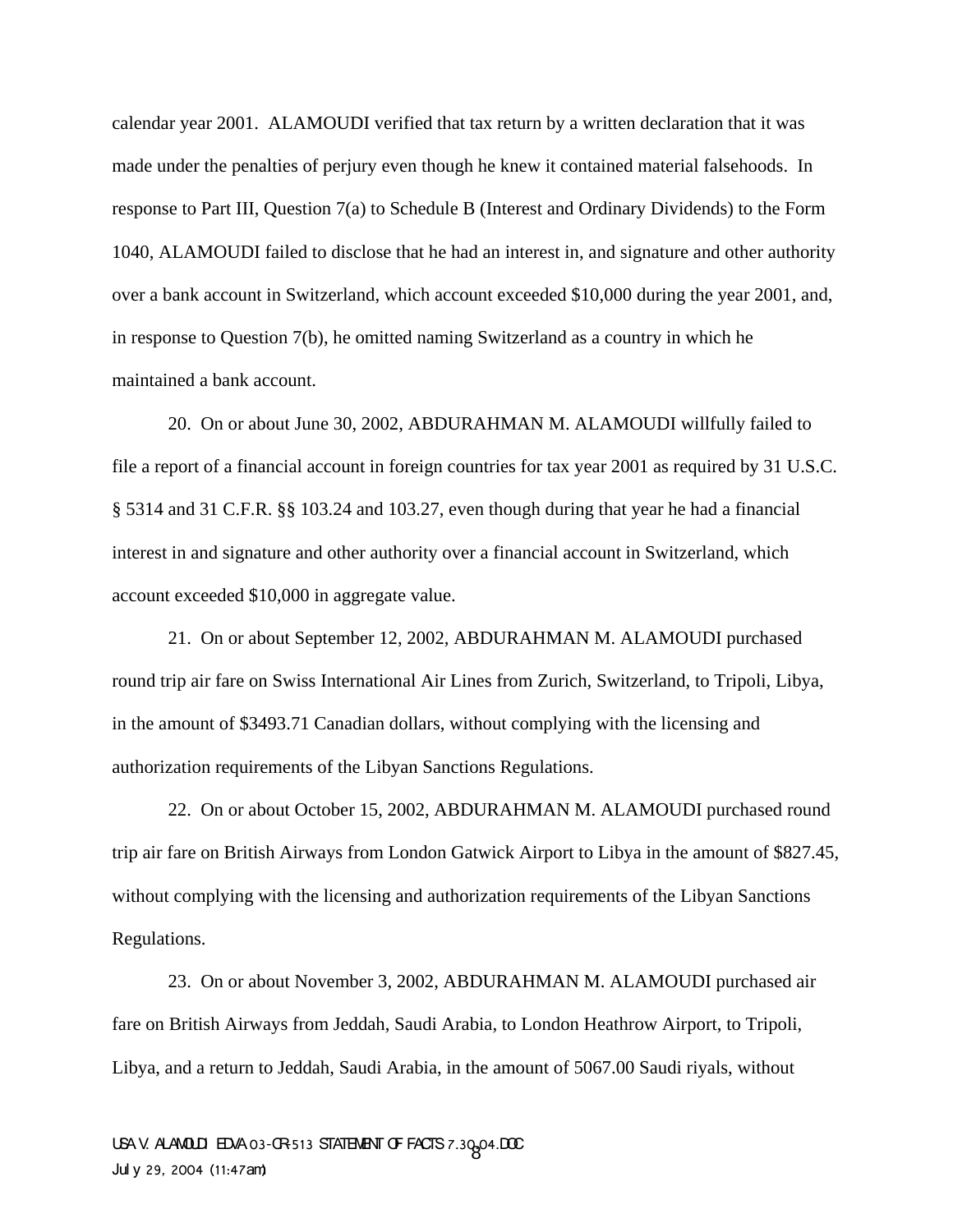complying with the licensing and authorization requirements of the Libyan Sanctions Regulations.

24. On or about December 31, 2002, the Libyans arranged the purchase of air fare on Swiss International Air Lines from Tripoli, Libya, through Zurich, Switzerland, to Washington Dulles Airport, in the name of ABDURAHMAN M. ALAMOUDI, in the amount of 1306.15 Libyan dinar. ALAMOUDI accepted the ticket and used it to travel to and from Libya without complying with the licensing and authorization requirements of the Libyan Sanctions Regulations.

25. When ALAMOUDI returned to the United States at Washington Dulles Airport on or about January 1, 2003, he was required by the Department of Homeland Security to list "Countries visited on this trip prior to U.S. arrival," in response to Question 8 on Customs Form 6059-B. In response, ALAMOUDI falsely wrote that he had visited only countries other than Libya when, as ALAMOUDI then well knew, he had also visited Libya.

26. On or about March 1, 2003, at the Arab League Conference in Sharm-el Sheik, Egypt, a heated exchange between Libyan leader Muammar Gaddafi and Saudi Crown Prince Abdullah was carried live on many television channels. Gaddafi, expressing concern about U.S. troops in Saudi Arabia, said, "King Fahd (the ailing ruler of Saudi Arabia) told me that his country was threatened and he would co-operate with the devil to protect it." Crown Prince Abdullah responded to Gaddafi "Saudi Arabia is a Muslim country and not an agent of colonialism like you and others." Wagging his finger at Gaddafi the Crown Prince continued, "You, who brought you to power? Don't talk about matters that you fail to prove. Your lies precede you, while the grave is ahead of you."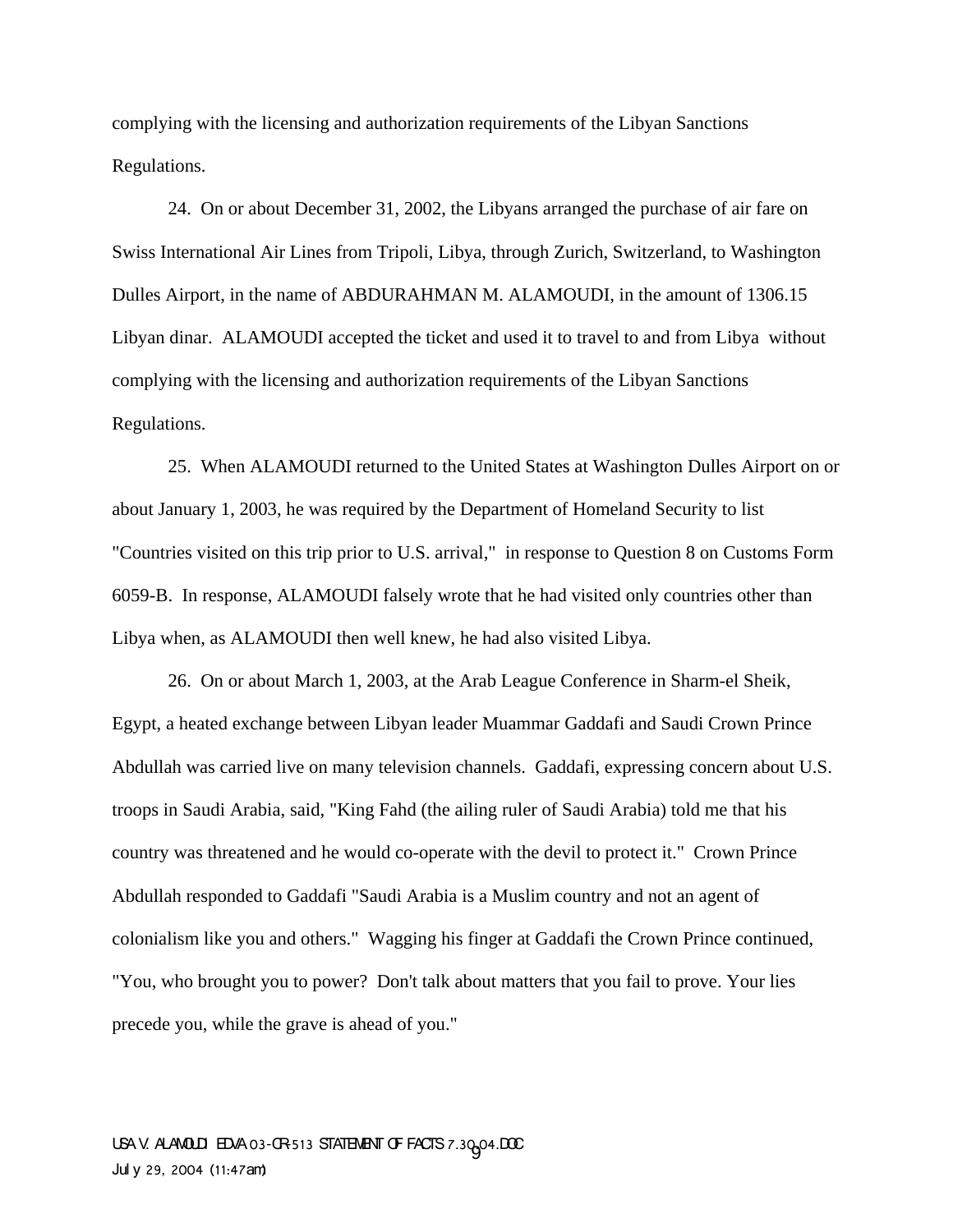27. On or about March 5, 2003, ABDURAHMAN M. ALAMOUDI assisted in the preparation and filing with the Internal Revenue Service of a joint U.S. Individual Income Tax Return for 2002. ALAMOUDI provided to his return preparer a tax return for electronic filing with the IRS which stated that he did not have an interest in or signature or other authority over a financial account in a foreign country, such as a bank account, securities account, or other financial account, and, omitted the name of the foreign country where the account was located; when ALAMOUDI knew that he had an interest in and signature, and other authority over a bank account in Switzerland, the balance of which exceeded \$10,000 during the year 2002.

28. On or about March 13, 2003, ABDURAHMAN M. ALAMOUDI redeemed frequent flyer miles for a round trip airfare on Swiss International Air Lines from Zurich, Switzerland, to Tripoli, Libya, and paid or caused to be paid the associated taxes in the amount of \$77.82, without complying with the licensing and authorization requirements of the Libyan Sanctions Regulations.

29. Prior to March 13, 2003, ABDURAHMAN M. ALAMOUDI was summoned to a meeting in Tripoli at the office of a Libyan government official ("LGO"), herein referred to as LGO #1.

30. At the meeting in Tripoli on or about March 13, 2003, LGO #1 told ALAMOUDI he was upset at the way Gaddafi was treated by Abdullah and wanted to punish the Saudis for his actions.

31. LGO #1 called ABDURAHMAN M. ALAMOUDI to this meeting because of ALAMOUDI's contacts with Saudi dissidents. LGO #1 was counting on ALAMOUDI to make the introductions to the Saudi dissidents, including two individuals living in London, herein referred to as Saudi Dissident #1 and Saudi Dissident #2 ("SD#1" and "SD#2"). At this time,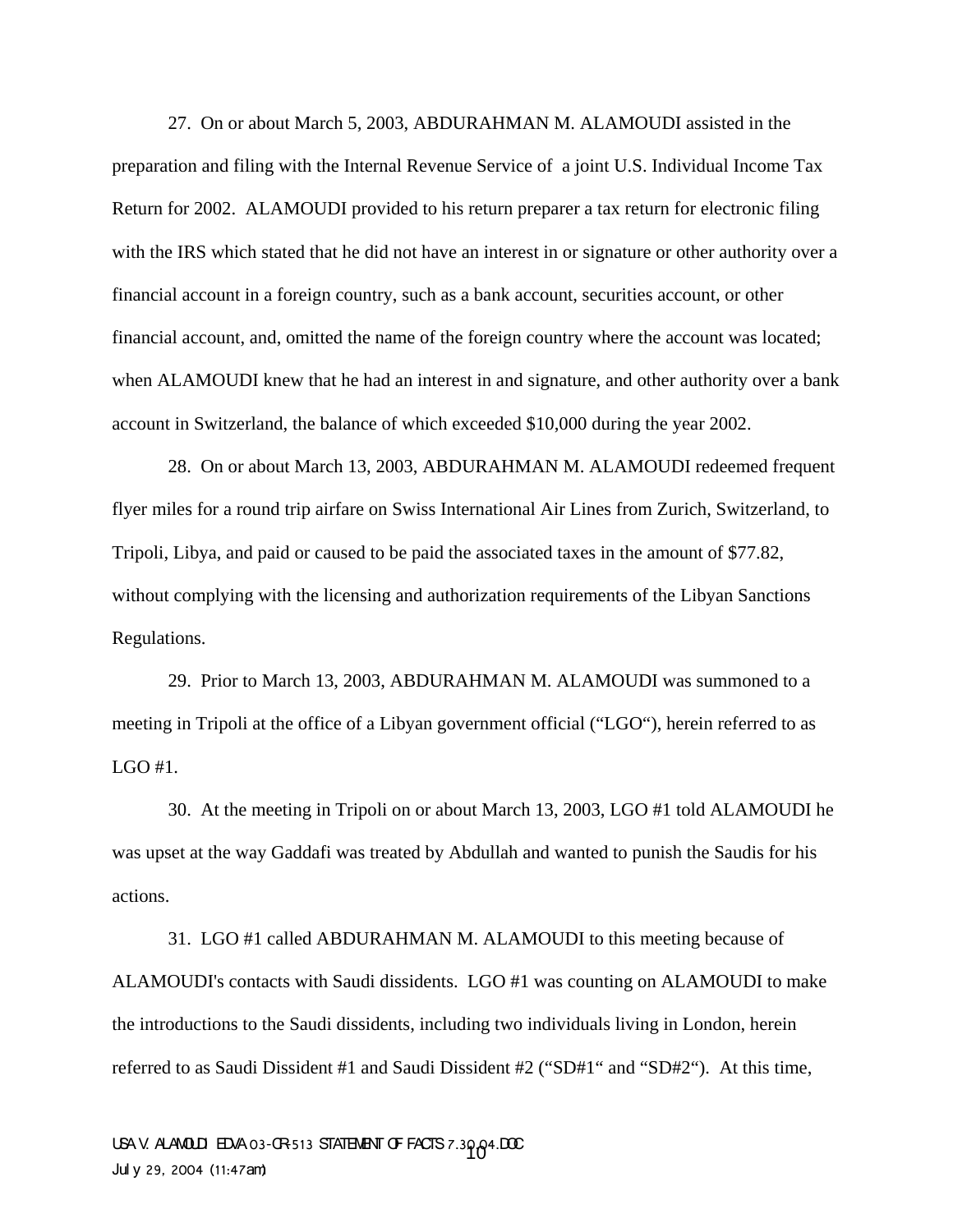ALAMOUDI was not told that the objective was to assassinate Crown Prince Abdullah, but rather to create "headaches" and disruption in Saudi Arabia.

32. ALAMOUDI then traveled to London on or about March 18, 2003 and met with SD#1. At this meeting ALAMOUDI learned that SD#1 was willing to assist the Libyans but needed financial support.

33. When ALAMOUDI returned to the United States at Washington Dulles Airport on or about March 19, 2003, he was required by the Department of Homeland Security to list "Countries visited on this trip prior to U.S. arrival," in response to Question 8 on Customs Form 6059-B. In response, ALAMOUDI falsely wrote that he had visited only countries other than Libya when, as ALAMOUDI then well knew, he had also visited Libya.

34. On or about March 30, 2003, the Libyans arranged the purchase of round trip air fare on Swiss International Air Lines from Tripoli, Libya, through Zurich, Switzerland, to London and returning, in the name of ABDURAHMAN M. ALAMOUDI, in the amount of 1275.90 Libyan dinar. ALAMOUDI accepted this ticket and used it to travel to and from Libya, without complying with the licensing and authorization requirements of the Libyan Sanctions Regulations.

35. In late March 2003, ABDURAHMAN M. ALAMOUDI met SD#2 in London and at that meeting discussed an introduction to the Libyans and financial assistance to SD#2, who expressed his willingness to meet the Libyans and accept their financial assistance.

36. Thereafter, in late March 2003, ALAMOUDI returned to Libya, again for a meeting. He reported that SD#1 and SD#2 were willing to assist but needed financial support. At this time ALAMOUDI was introduced to a Libyan government official who herein will be referred to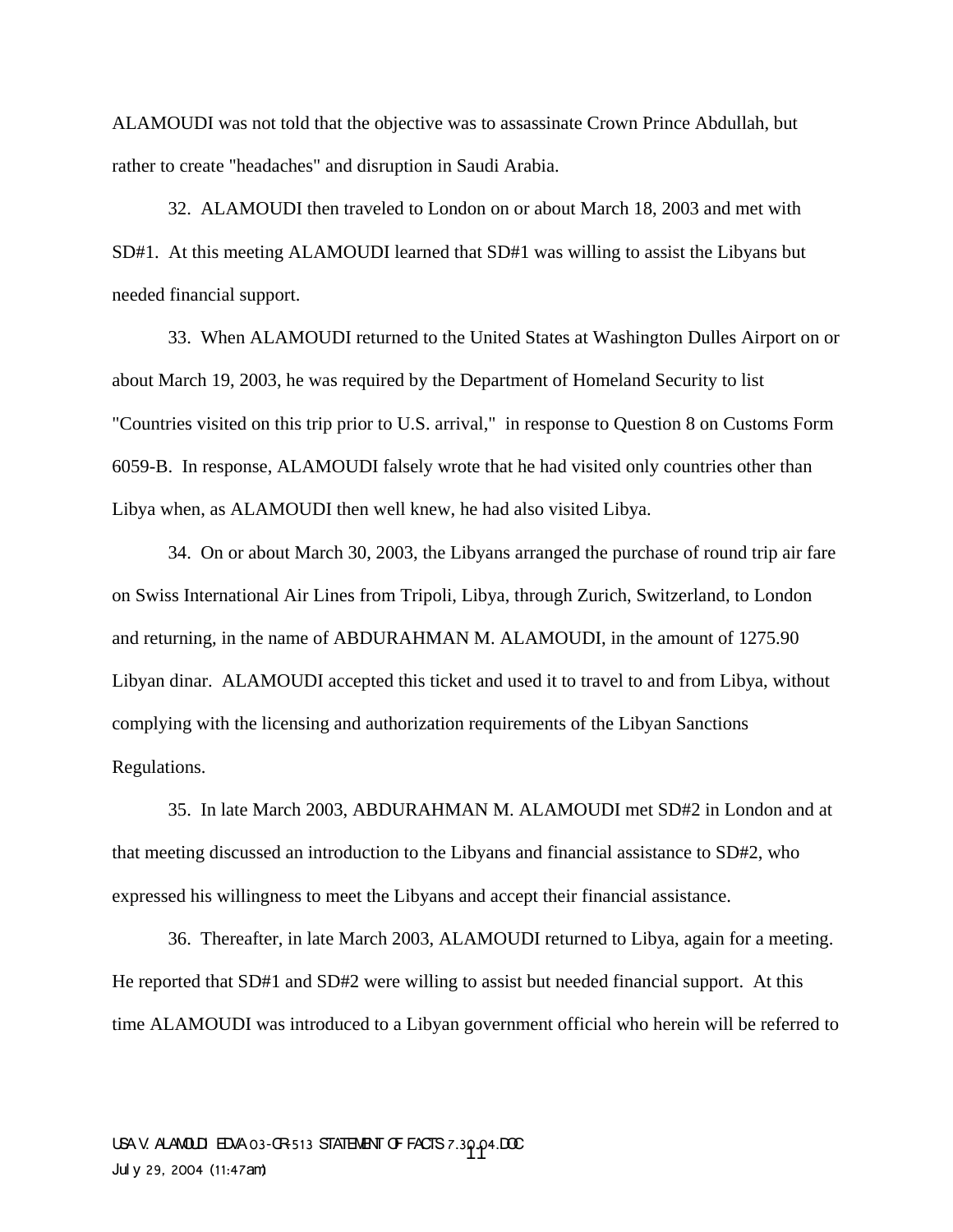as Libyan Government Official #2 ("LGO #2"). At the conclusion of this meeting, LGO #2 and ALAMOUDI made plans to travel to London to meet SD#1 and SD#2.

37. On or about April 1, 2003, ABDURAHMAN M. ALAMOUDI met LGO #2 in London at a subway station near ALAMOUDI's hotel. Shortly thereafter, SD#1 picked them up in his vehicle. The meeting took place between the three men as SD#1 drove them around London in the vehicle. LGO #2's initial approach was to attempt to enlist SD#1's support to cause disruptions and "headaches" for the Saudis. SD#1 agreed to provide assistance, asking for 400,000 Euros as funding for his communications facilities which were used by Saudi dissidents.

38. A second London meeting took place between the three men on or about April 30, 2003. ABDURAHMAN M. ALAMOUDI and LGO #2 met SD#1 and delivered a payment to him from the Libyans. During this meeting, SD#1 asked for an additional 300,000 Euros. At about the same time LGO #2 and ALAMOUDI also met SD#2 and paid him. LGO #2 had brought the funds delivered to SD#1 and SD#2 to London.

39. When ALAMOUDI returned to the United States at Washington Dulles Airport on or about May 11, 2003, he was required by the Department of Homeland Security to list "Countries visited on this trip prior to U.S. arrival," in response to Question 8 on Customs Form 6059-B. In response, ALAMOUDI falsely wrote that he had visited only countries other than Libya when, as ALAMOUDI then well knew, he had also visited Libya.

40. See Sealed Annex.

41. LGO #2, ABDURAHMAN M. ALAMOUDI and LGO #1 met in Tripoli on or about June 15, 2003 at the request of LGO #1. At this meeting LGO #1 voiced his displeasure to ALAMOUDI and LGO #2 with SD#1's inaction.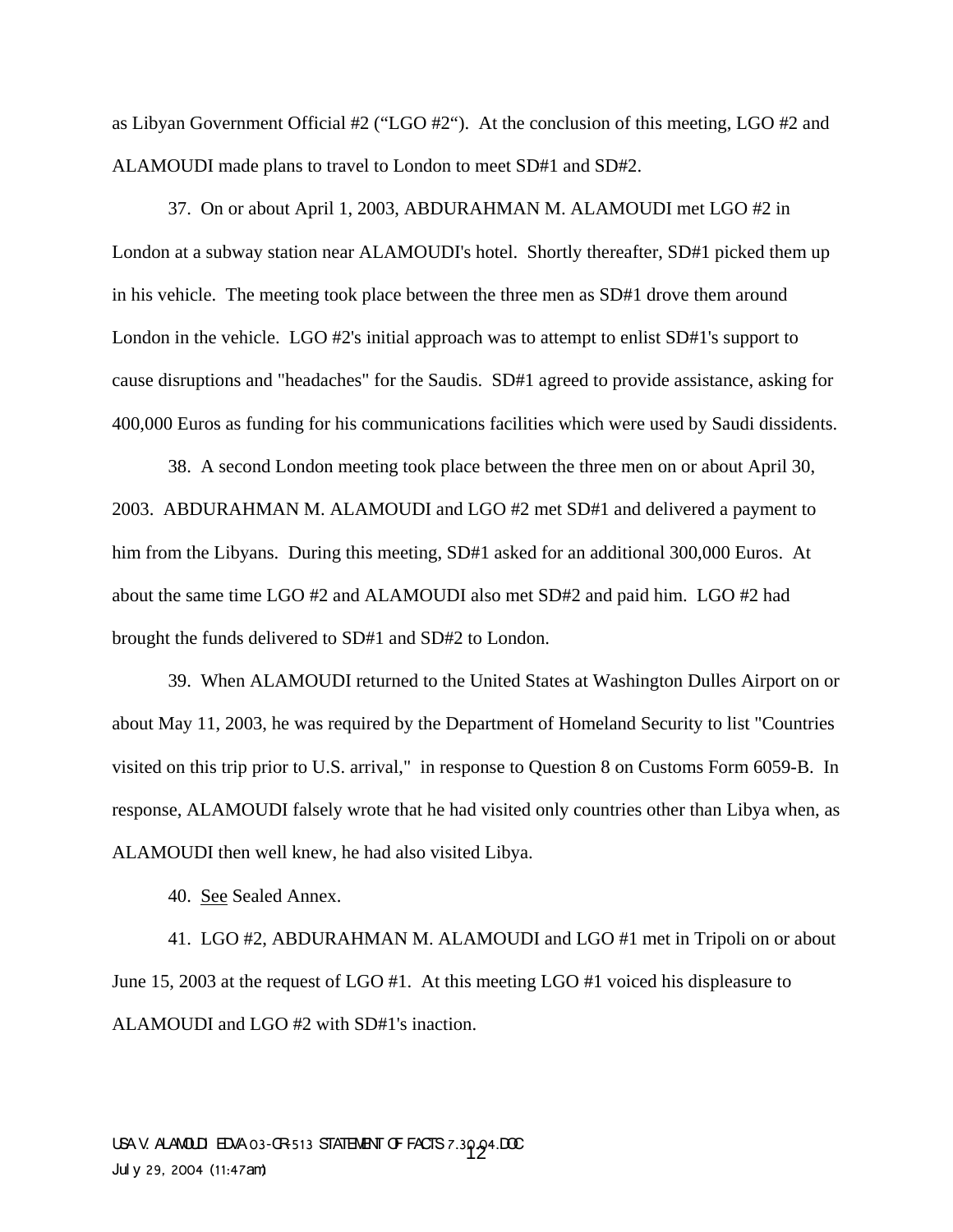42. Sometime in mid-summer 2003, ALAMOUDI learned that LGO #1 became ill. Unknown to ALAMOUDI, an individual referred to herein as Libyan Government Official #3 ("LGO #3") then became LGO #2's point of contact.

43. During a trip to Libya in the Spring of 2003, ABDURAHMAN M. ALAMOUDI was escorted by another Libyan governmental official, herein referred to as Libyan Government Official #4 ("LGO #4"), to a meeting with LGO #3 and a high-ranking Libyan government official herein referred to as Libyan Government Official #5 ("LGO #5"). After dismissing LGO #3 and LGO #4 from the meeting, LGO #5 directed ALAMOUDI to tell SD#1 that LGO #5 wanted SD#1 to arrange the assassination of Crown Prince Abdullah. ALAMOUDI learned that, without his knowledge, both SD#1 and SD#2 had been asked to provide the names of persons who could accomplish the assassination of Crown Prince Abdullah. When Alamoudi was present, the Libyans referenced herein, except LGO #5, referred to the role of SD#1 and SD#2 as "providing assistance" or providing persons who could take "action," or words to that effect. However, based upon his meeting with LGO #5, ALAMOUDI knew that this meant they were to provide persons who could carry out the assassination plot.

44. At some time between May and June 2003, while in Libya, ABDURAHMAN M. ALAMOUDI received \$250,000 in cash from LGO #4. See Sealed Annex. Instead, ALAMOUDI used a portion of the cash for himself and transferred the balance to two others for their personal use.

45. On or about June 19, 2003, the Libyans arranged the purchase of air fare at the offices of Swiss International Air Lines, in Tripoli, Libya, from Zurich, Switzerland, to London, in the name of ABDURAHMAN M. ALAMOUDI, in the amount of 1507.05 Libyan dinar.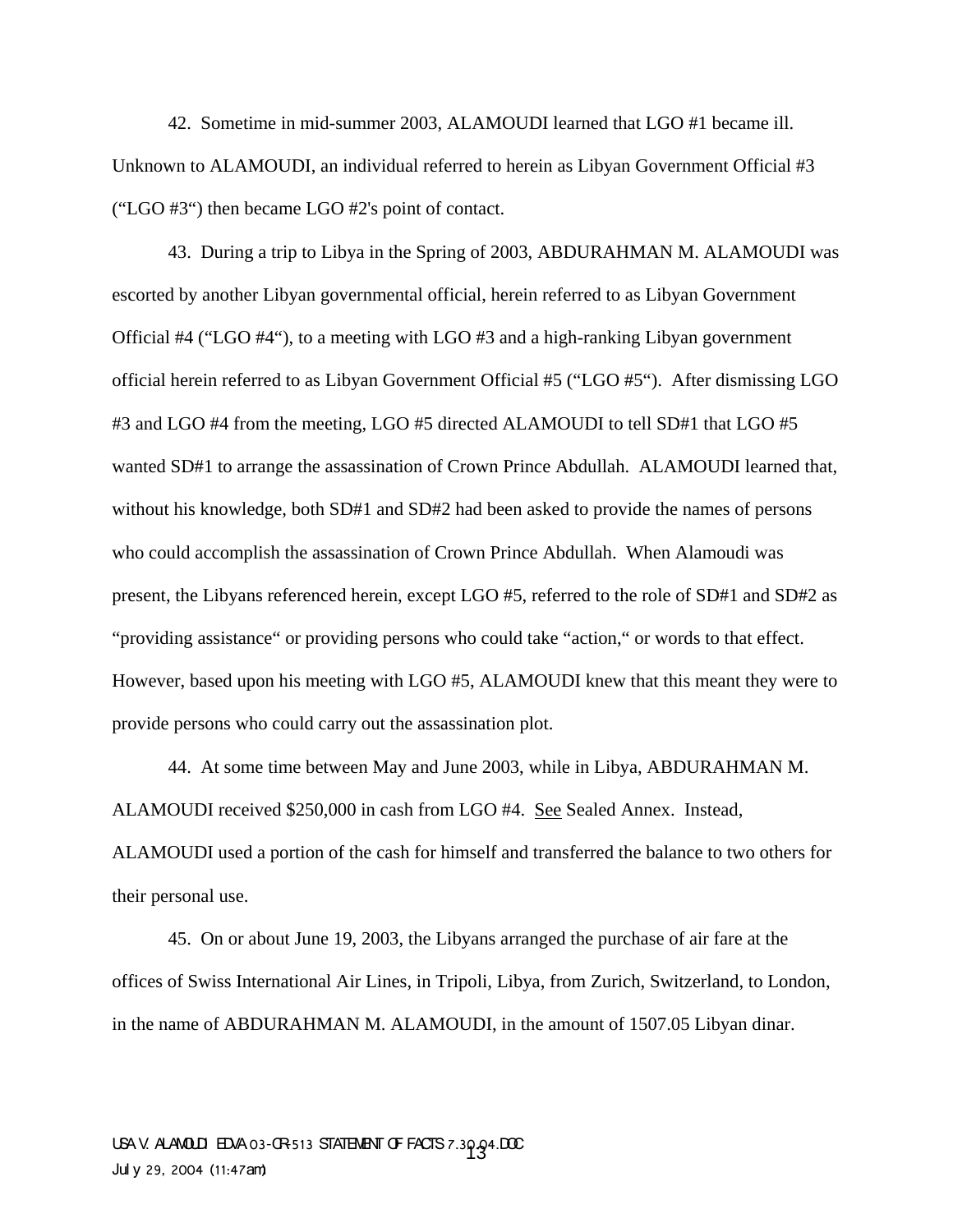ALAMOUDI accepted the ticket and used it to travel to and from Libya without complying with the licensing and authorization requirements of the Libyan Sanctions Regulations.

46. On or about June 30, 2003, ABDURAHMAN M. ALAMOUDI willfully failed to file a report of a financial account in foreign countries for tax year 2002 as required by 31 U.S.C. § 5314 and 31 C.F.R. §§ 103.24 and 103.27, even though during that year he had a financial interest in and signature and other authority over a financial account in Switzerland, which account exceeded \$10,000 in aggregate value.

47. At a meeting in London in July 2003, LGO #2 delivered additional funding for the plot to SD#1. See Sealed Annex.

48. On or about July 31, 2003 ABDURAHMAN M. ALAMOUDI attended another meeting in Libya, with LGO #1, who expressed displeasure with SD#1's lack of progress in supplying names of persons in Saudi Arabia who could "provide assistance." While ALAMOUDI was in Tripoli during this same trip to Libya, LGO #3 introduced ALAMOUDI to a Libyan government official referred to herein as Libyan Government Official #6 ("LGO #6"). At the meeting with LGO #6 and LGO #3, they complained about the lack of progress in "providing assistance" by SD#1 and SD#2. ALAMOUDI explained that one reason for the inaction was that the Saudi dissidents had not been paid funds which had been promised to them. LGO #6 responded by telling ALAMOUDI that he would be in London in mid-August and would provide the necessary funds.

49. On or about August 3, 2003, the Libyans arranged the purchase of air fare on Swiss International Air Lines from Tripoli, Libya, through Zurich, Switzerland, to Washington Dulles Airport, in the name of ABDURAHMAN M. ALAMOUDI, in the amount of 1286 Libyan dinar.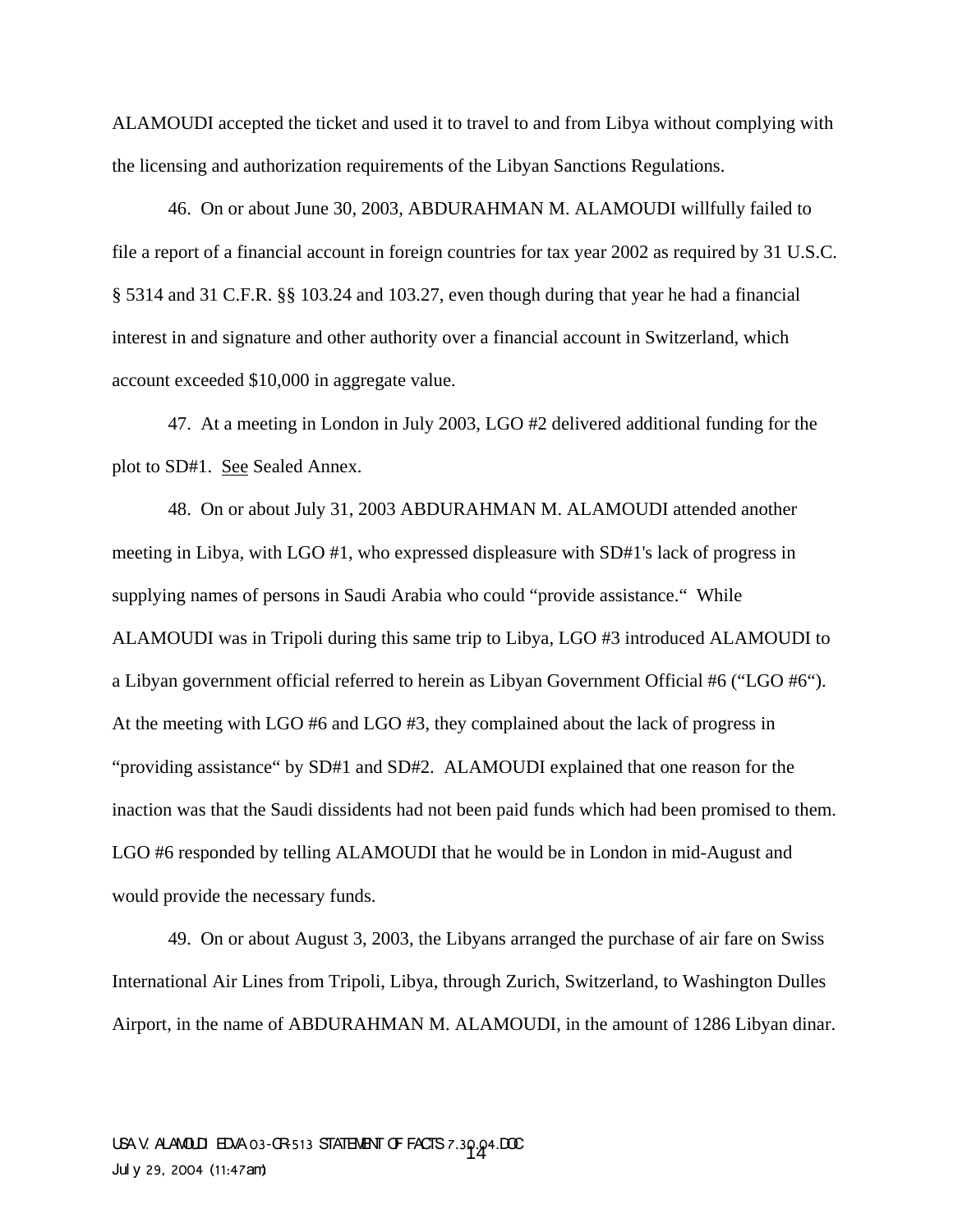ALAMOUDI accepted the ticket and used it to travel to and from Libya without complying with the licensing and authorization requirements of the Libyan Sanctions Regulations.

50. After ALAMOUDI arrived in London, on or about August 11, 2003, he received a large quantity of cash from the Libyans. ALAMOUDI delivered some of that cash to Saudi dissidents.

51. On August 16, 2003, ALAMOUDI brought approximately \$340,000 in cash, received from the Government of Libya, within the meaning of Title 31, Code of Federal Regulations, 550.304 (a)-(c), to Heathrow Airport in London, England, and attempted to bring the money to Damascus, Syria, without complying with the licensing and authorization provisions of the Libyan Sanctions Regulations.

52. On August 16, 2003, United Kingdom Customs Officers seized the cash at Heathrow Airport as a result of routine screening of ALAMOUDI's carry-on baggage.

53. Prior to his attempt to leave England with the approximately \$340,000, ABDURAHMAN M. ALAMOUDI had received in London, England, other funds totaling \$80,000 in cash from SD#1 and SD#2. He transported that cash out of England in his baggage and deposited it to his bank account at the Union Bank of Switzerland.

54. On or about August 22, 2003, ABDURAHMAN M. ALAMOUDI met LGO #1 and LGO #2 in Cairo, Egypt. ALAMOUDI falsely told them that he attempted to fly to Damascus, Syria and was stopped at Heathrow Airport with only \$25,000 on his person, which was confiscated. ALAMOUDI expressed to them concern about the plot being discovered because he had told United Kingdom authorities that the money came from Libya and he had telephone numbers in his Palm Pilot that was seized by the British authorities. At this meeting ALAMOUDI and LGO #2 agreed to return to London together to pressure SD#1 to provide the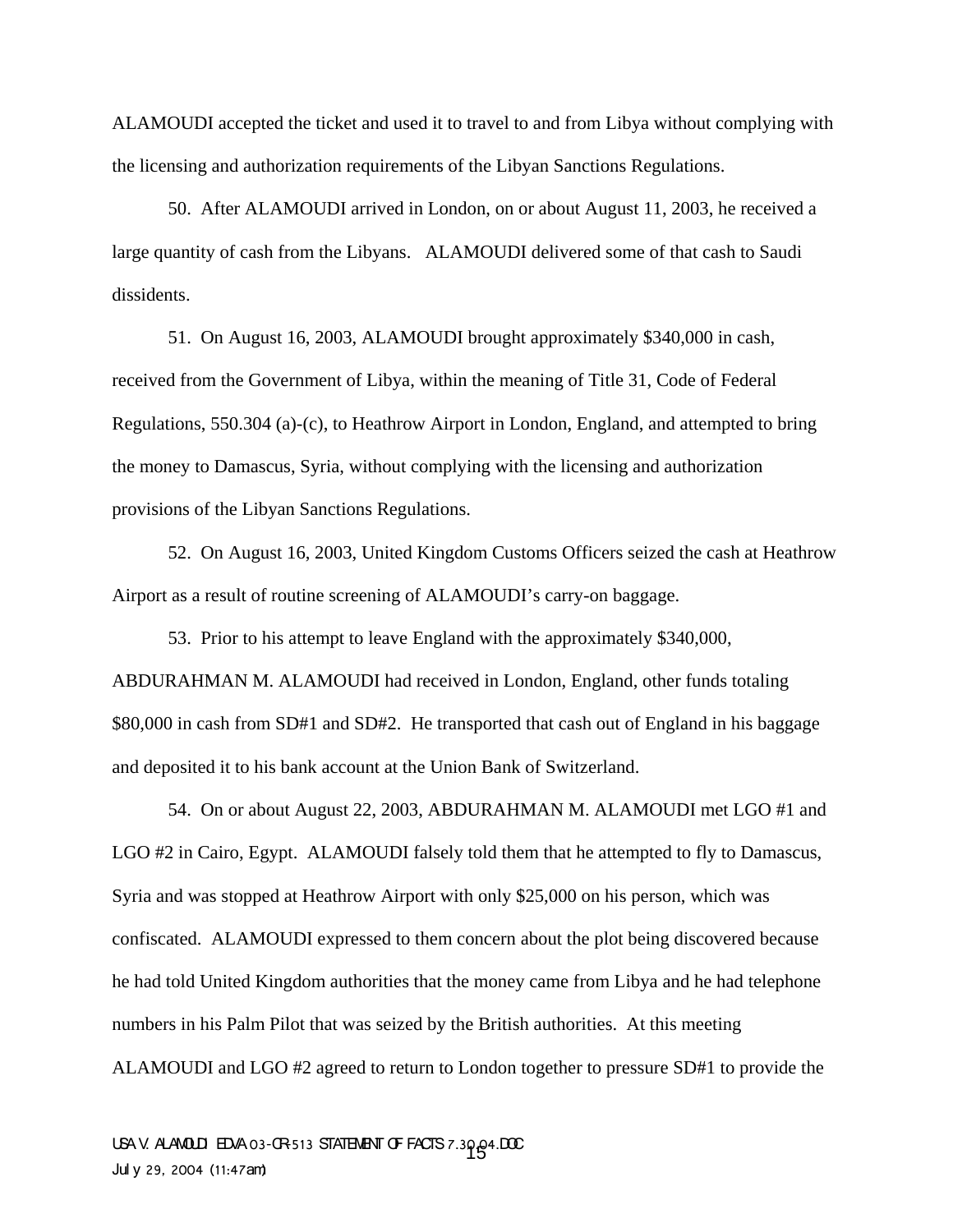names of persons who would "provide assistance." From his earlier meeting with LGO #5, ALAMOUDI understood that the objective of this trip was to get names of persons who could execute the assassination plot. LGO #1 asked ALAMOUDI how LGO #6 had become involved. ALAMOUDI replied that LGO #3 had instructed him to meet with LGO #6.

55. On or about September 16, 2003, ABDURAHMAN M. ALAMOUDI met LGO #2 again in Cairo. At this meeting, LGO #2 backed out of his plan to travel back to London with ALAMOUDI. This angered ALAMOUDI, who then went to see LGO #1. LGO #1 told ALAMOUDI to push SD#1 for the names of people inside Saudi Arabia who could "provide assistance." ALAMOUDI then traveled to London on or about September 27, 2003.

56. Sometime between September 19 and September 25, 2003, while in Libya attending a conference, ABDURAHMAN M. ALAMOUDI was again summoned to a meeting with LGO #5. At this meeting, ALAMOUDI told LGO #5 that he had delivered the message to kill Crown Prince Abdullah to SD#1.

57. On or about September 25, 2003, the Libyans arranged the purchase of round trip air fare on British Airways from Tripoli, Libya, through London Heathrow Airport to Washington Dulles Airport, and returning, in the name of ABDURAHMAN M. ALAMOUDI, in the amount of 3165.75 Libyan dinar. ALAMOUDI accepted the ticket and used it to travel to and from Libya, without complying with the licensing and authorization requirements of the Libyan Sanctions Regulations.

58. On or about September 27, 2003, LGO #6 arranged for the delivery through Alamoudi of another \$250,000 each to SD#1 and SD#2. ALAMOUDI received \$500,000 in cash, provided \$100,000 to SD#2, and retained \$150,000 as his commission. ALAMOUDI delivered \$250,000 to SD#1, and, after negotiation with him, received back \$80,000 as a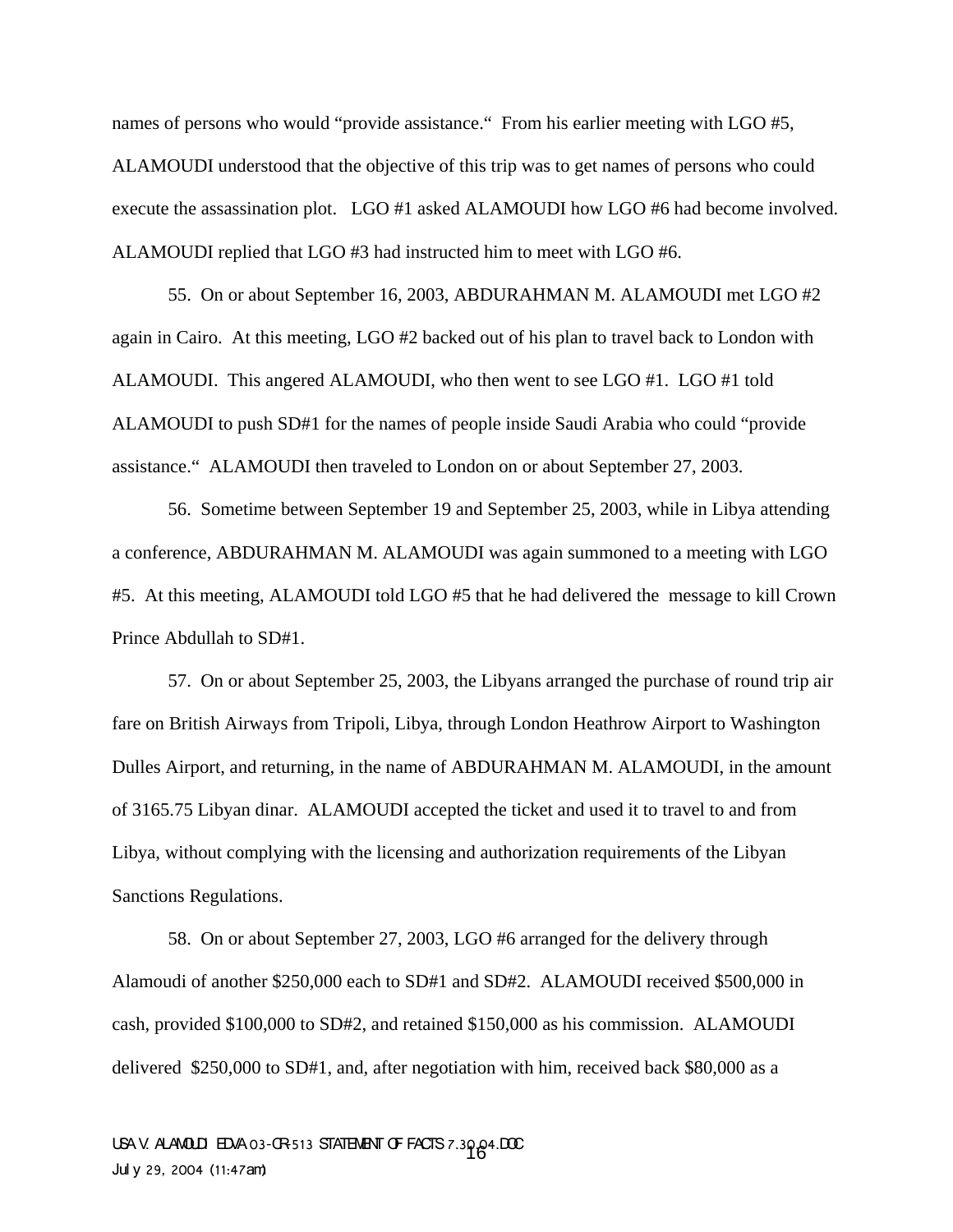commission. ALAMOUDI then possessed \$230,000 of Libyan currency, which he transferred to a third party in London, England. British law enforcement officers seized \$70,000 of this amount; the balance of this currency was transferred by the third party in London, England to an individual who is in Libya.

59. When ALAMOUDI returned to the United States at Washington Dulles Airport on or about September 28, 2003, he was required by the Department of Homeland Security to list "Countries visited on this trip prior to U.S. arrival," in response to Question 8 on Customs Form 6059-B. In response, ALAMOUDI falsely wrote that he had visited only countries other than Libya when, as ALAMOUDI then well knew, he had also visited Libya.

60. On September 28, 2003, upon his arrival in the United States, in responding to a question from an officer of the United States Customs and Border Protection asking him to identify the countries that he had visited in the course of the trip outside the United States from which he was then returning, ALAMOUDI falsely stated that he had visited only England, Saudi Arabia, Yemen, Syria, and Lebanon, when, as ALAMOUDI then well knew, he had also visited Libya and Egypt. ALAMOUDI was taken into custody by United States law enforcement officers on this date and was continuously confined from that date to the present.

61. Unknown to Alamoudi, when some time passed without LGO #2's or the other conspirators' names being associated with ALAMOUDI, SD#1 and LGO #2 resumed going forward with the assassination plot. See Sealed Annex.

 62. On or about November 1, 1995, ABDURAHMAN M. ALAMOUDI submitted to the Immigration and Naturalization Service an Application for Naturalization (Form N-400). The Application directed ALAMOUDI to list all of his trips outside the United States in the five years preceding his application. Although ALAMOUDI had been absent from the United States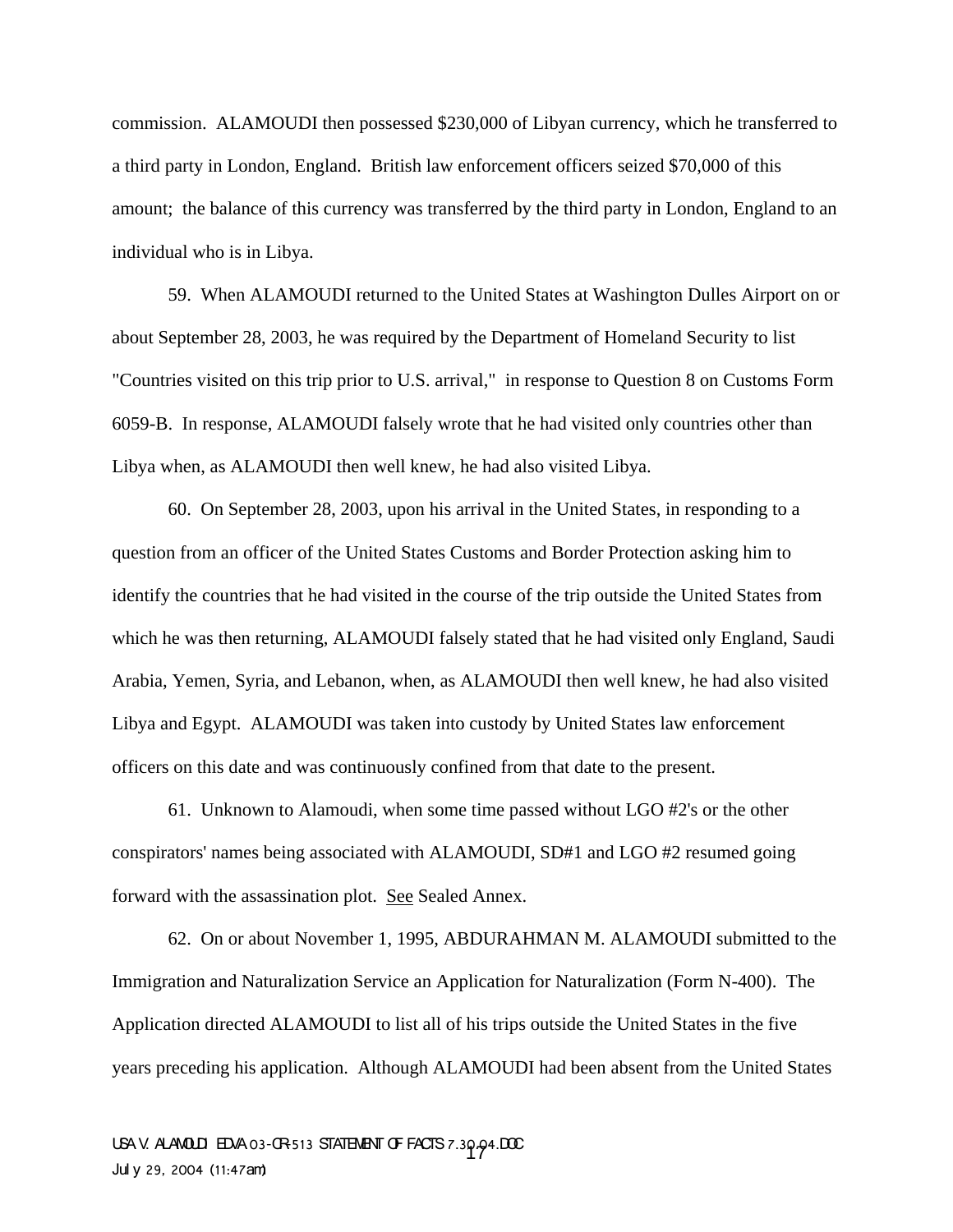on approximately 10 different occasions during that time, he listed in response only five of those trips, and omitted one from which he had returned less than a month before completing the Application for Naturalization.

63. The Application for Naturalization directed ALAMOUDI to list his membership in or affiliation with every organization, association, fund, party, or similar group in the United States or any other place. In response to that direction, ALAMOUDI listed various groups, but omitted the fact that he was or had been a Director of Mercy International, U.S.A., Inc.; a Director of United Association for Studies and Research, Inc. ("UASR"); affiliated with the Marzook Legal Fund, aka the Marzook Family Fund; the President of American Task Force for Bosnia, Inc.; a trustee of the Fiqh Council of North America; a director of Muslims for a Better America; a director of the Council for the National Interest Foundation; and, a member of the Eritrean Liberation Front/People's Liberation Force. ALAMOUDI knowingly failed to disclose his affiliation with UASR and the Marzook Legal Fund.

64. On or about April 12, 1996, ABDURAHMAN M. ALAMOUDI appeared at the offices of the Immigration and Naturalization Service in Arlington, Virginia, in connection with his Application for Naturalization. An officer of the INS placed ALAMOUDI under oath, and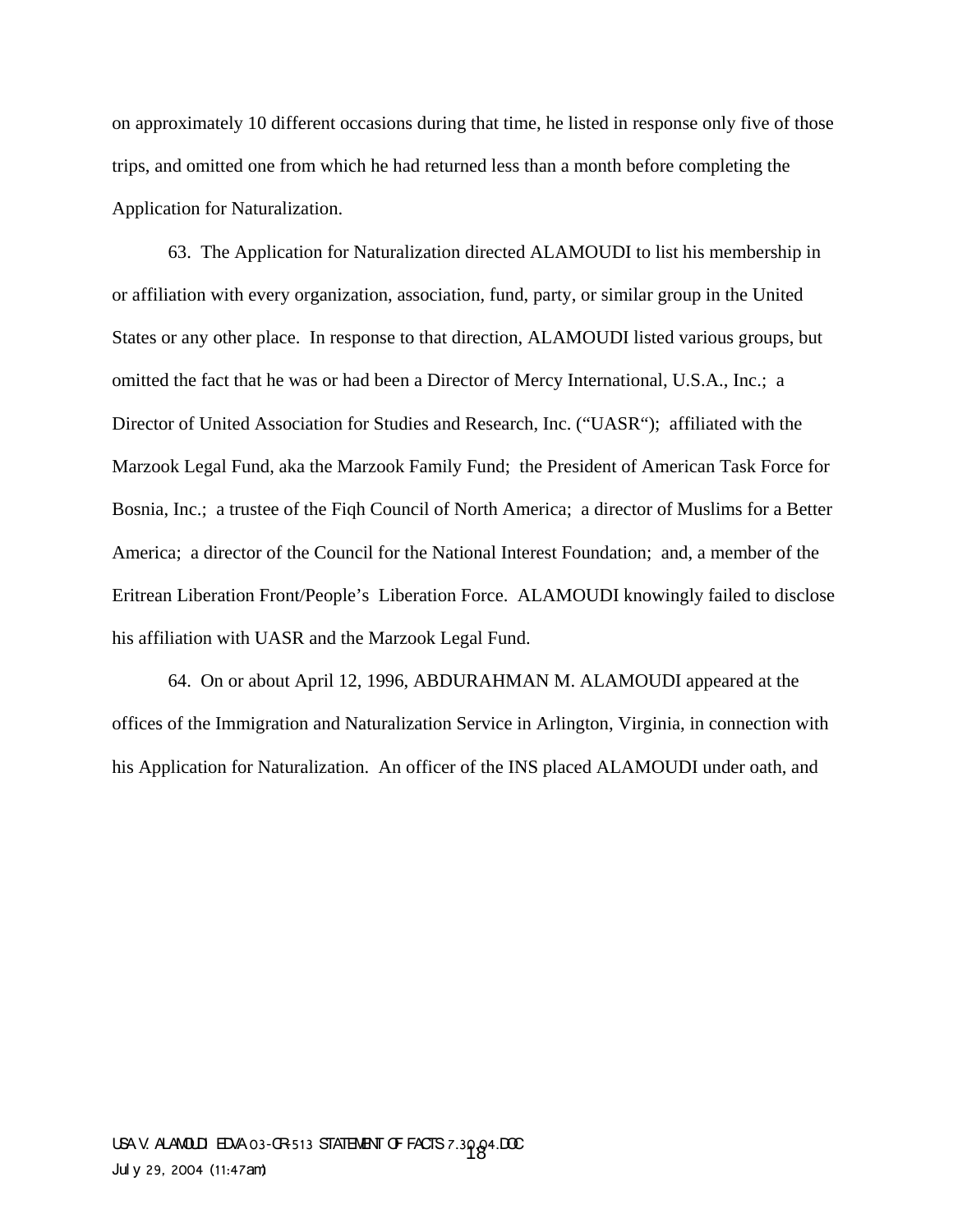asked him if the specific answers on his Application for Naturalization were true and correct. Even though ALAMOUDI had returned from a trip to Malaysia less than a month before appearing at the INS oath to swear to the truth of the contents of his Application, ALAMOUDI falsely swore that each of his answers on the Application were true and correct.

Respectfully submitted,

Paul J. McNulty United States Attorney

By:

Gordon D. Kromberg Assistant United States Attorney

Steven P. Ward Special Assistant United States Attorney

Christopher A. Wray Assistant Attorney General Criminal Division

By:

Barry Sabin Chief, Counterterrorism Section

After consulting with my attorney and pursuant to the plea agreement entered into this

day between the Defendant, ABDURAHMAN M. ALAMOUDI, and the United States, I hereby

stipulate that the above Statement of Facts is true and accurate, and that had the matter proceeded

to trial, the United States would have proved the same beyond a reasonable doubt.

ABDURAHMAN M. ALAMOUDI

\_\_\_\_\_\_\_\_\_\_\_\_\_\_\_\_\_\_\_\_\_\_\_\_\_\_\_\_\_\_\_\_\_\_\_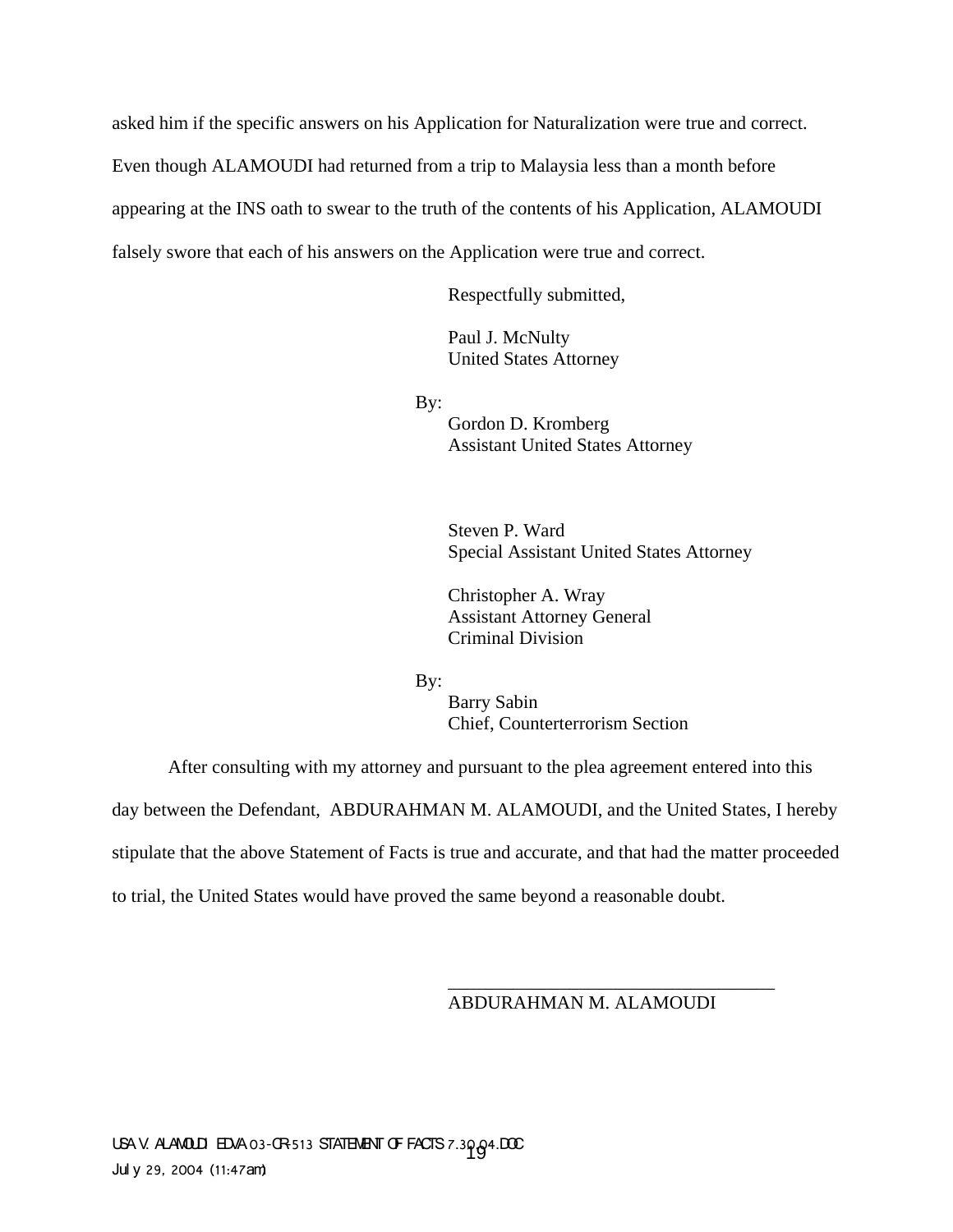We are ABDURAHMAN M. ALAMOUDI'S attorneys. We have carefully reviewed the above Statement of Facts with him. To our knowledge, his decision to stipulate to these facts is an informed and voluntary one.

Stanley L. Cohen

James P. McLoughlin

\_\_\_\_\_\_\_\_\_\_\_\_\_\_\_\_\_\_\_\_\_\_\_\_\_\_\_\_\_\_

Alton L. Gwaltney, III